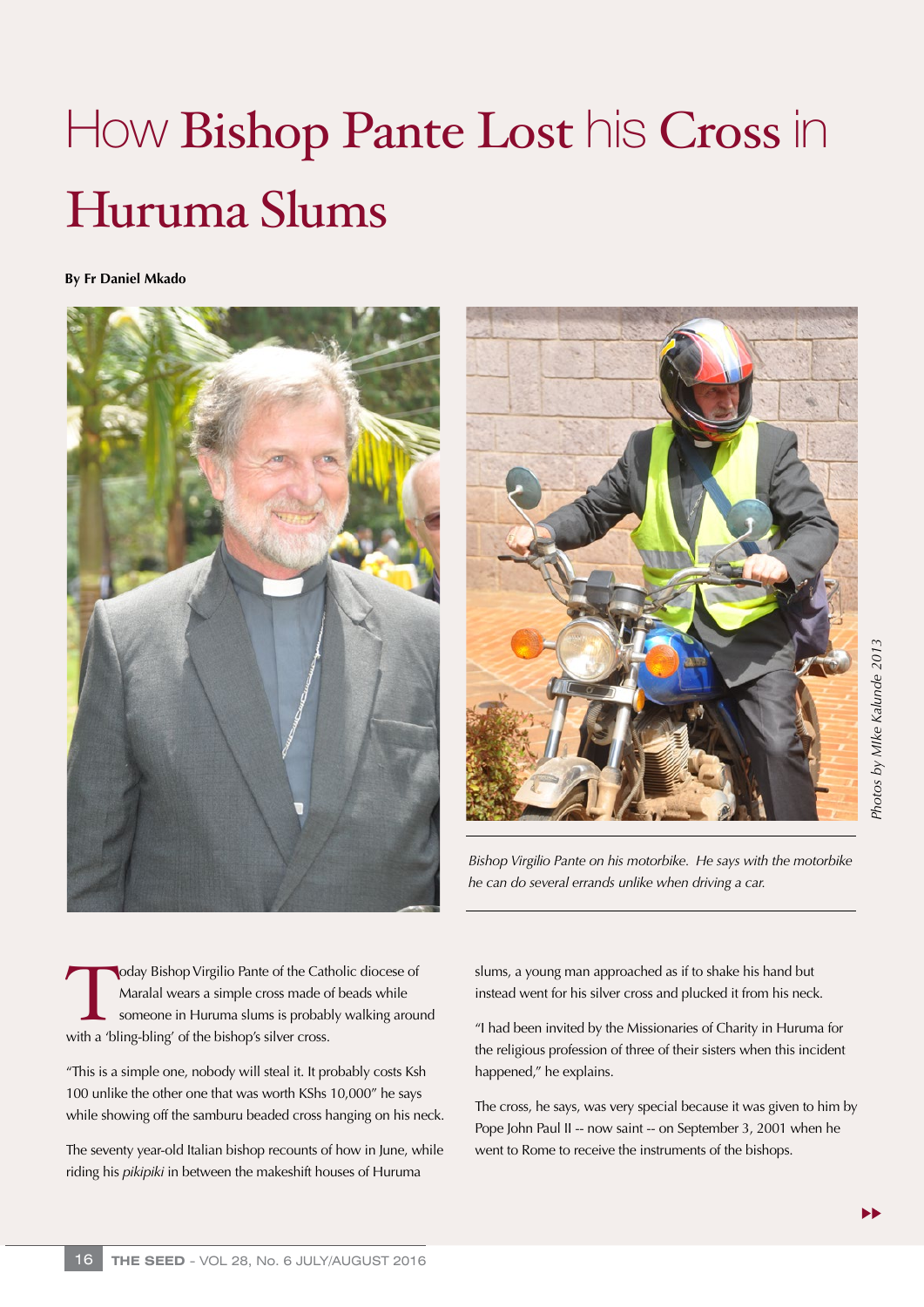

*Bishop Virgilio Pante talks to Fr Luigi Brambilla of Tuthu Parish during the Consolata Day celebrations in Sagana. Bishop Pante today dons a beaded cross after losing his silver cross in Huruma slums.*

"I have worn that cross every day of my life for the last 15 years. Every morning when I woke up it was the first thing I wore," says the bishop who is from Belluno, North of Italy.

 "It is like losing your marriage ring, even if you buy another one, better than the lost one, it is not the same," says bishop Pante.

What was the good Bishop thinking riding a motorbike into the slums without any form of security? You may want to ask.

 Bishop Pante is known for his trade mark motorcycle which he uses more often than he uses his car even when on pastoral work in the vast Catholic diocese of Maralal.

 He notes that in all these years, he has never had a serious accident apart from a few rolls and running over a few squirrels and goats in Mararal.

In 1982, the second born in a family of seven he went to DRC Congo, a distance of 4000Kms on a motorbike to visit his brother priest, Flavio Pante.

While many people have looked at Bishop Pante's trademark use of the motorcycle as a sign of humility he sees it as a convenience.

"Using a Pikipiki is being practical. It's not because I am humble, I am clever bwana," he says noting that with the traffic in Nairobi town you can't do much in a day but with my pikipiki, I can do five errands in one hour.

It is not the first time the bishop is being robbed of his belongings. He remembers thieves walking into his office in Maralal while he was out for lunch and making off with a radio.

Another time someone broke into his car in Maralal and stole his mitre and staff. He sent a word around that his stuff had been stolen. Two weeks later, someone found them abandoned in a paper bag in a cemetery but all tampered with.

He believes that whoever stole it got embarrassed and returned it.

"Where do you take things like that? He poses noting that wherever you go, it is evident that these are church stuff and if one is a catholic, they would know that these things only belong to bishops."

When the Christians of the Catholic diocese of Maralal learnt that he had lost his mitre and staff, they made him a set of two.